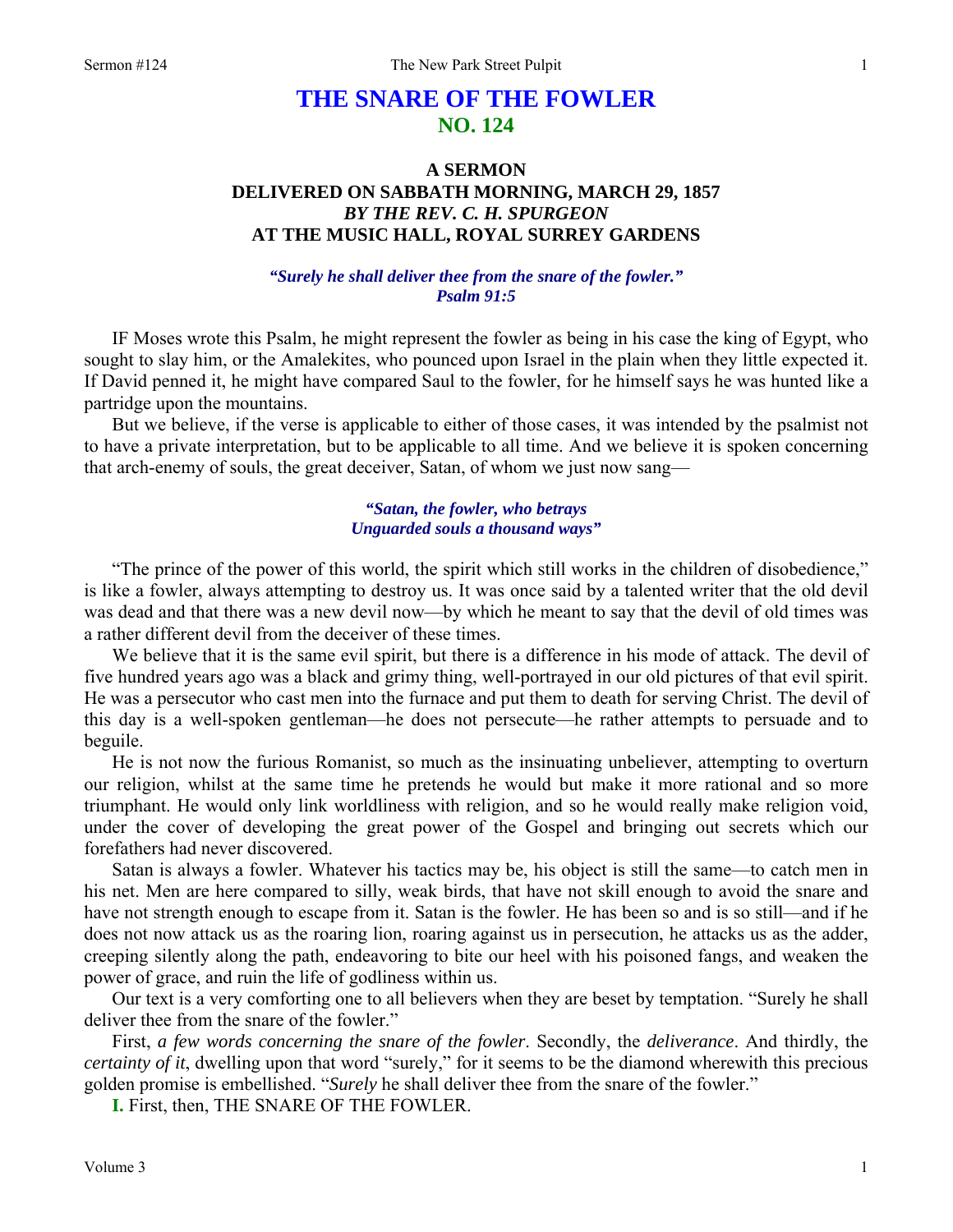It is an illustration too suggestive for me to thoroughly unravel. I must leave it for your meditations at home to enumerate the divers ways in which a fowler attempts to take his birds, and then you will have suggested to you the divers means which the evil spirit employs for the destruction of souls. Allow me, however, just to begin, and pass over two or three points connected with the fowler and with the evil one.

### **1.** First, *the fowler's snare is intimately connected with secrecy*.

"Surely in vain is the net spread in the sight of any bird." Therefore the fowler carefully covers up his trap, or if the trap itself be uncovered, he does well-beguile the bird so that it is utterly ignorant of his intention to take it in the trap—little thinking that the food laid there for its banqueting is really placed there for its enticement and destruction.

The fowler, when he goes after his birds, is very careful lest they should discover him. We hear, for instance, that in the taking of wild ducks, in Lincolnshire, a man will hold before his mouth a piece of turf, in order that the smell of his breath may not be perceived by the birds, who are exceedingly wary.

The temptations of the world are of this secret sort to a Christian, though not to the wicked man, for the wicked man sins with his eyes wide open—dashing into the net knowing it is a net, laying hold of iniquity with both its hands, even when destruction stares him in the face. He will commit a sin that he knows is condemned even by the law of the land—he will rush into a crime, concerning the guilt of which no doubt can be entertained.

Not so the Christian—he is taken by secrecy. "Ah!" says one, "if I thought such and such a thing were really wrong, if I were perfectly convinced of its wrongfulness, I would give it up." It is just there the difficulty lies. So would the bird say, "If I thought that really were a trap, I would not enter it. If I were perfectly persuaded that net would entangle me, I would not fly to such and such a spot. I would not approach there at all, if I were sure it would be to my destruction."

How many a professor there is who asks the question, "May I go to this place? May I go to that place?" and some of us answer, "No," and we are called Puritans for it. But let those who have attempted to keep their godliness intact, whilst they pursue the pleasures of this world, stand up and make the mournful confession that the healthiness of the two things can never exist together.

We must either serve God wholly or serve the evil one wholly. "If God be God, serve him; if Baal be God, serve him." One, or else the other. Many a man has been entrapped into sin by Satan, not knowing that it was evil! Someone has hinted to him in business, for instance—"You may very safely do such and such a thing—all the shopkeepers in the street have done it. It is not actually dishonest—it improves the article, it really does. And although you can thus sell an article at a dearer rate than you ought to sell it, yet you need not tell the public. And if the article is all the better for it, it is quite fair and safe that you should adulterate it."

And so the good easy man, not opening both his eyes, I think, but shutting one of them a little, lest he should see too well to be able to fill his pockets in the dark, is a little taken aside. And by and by he is led to discover that the act which he has done is the taking of him in the snare of the fowler, for he has been sinning against his God, and his God therefore punishes him for it with many stripes, and lays His rod upon him.

I do not think that a Christian is so often betrayed into a sin that is palpable and known, as he is into a sin that is secret. If the devil comes to my door with his horns visible, I will never let him in. But if he comes with his hat on as a respectable gentlemen, he is at once admitted. The metaphor may be very quaint, but it is quite true.

Many a man has taken in an evil thing, because it has been varnished and glossed over and not apparently an evil—and he has thought in his heart there is not much harm in it. So he has let in the little thing and it has been like the breaking forth of water—the first drop has brought after it a torrent. The beginning has been but the beginning of a fearful end.

Take care, Christian, of things that are secret. Take care of the common doings of the world, which are well enough for them, perhaps. We would not deny them their pleasures, for they have no others, but

2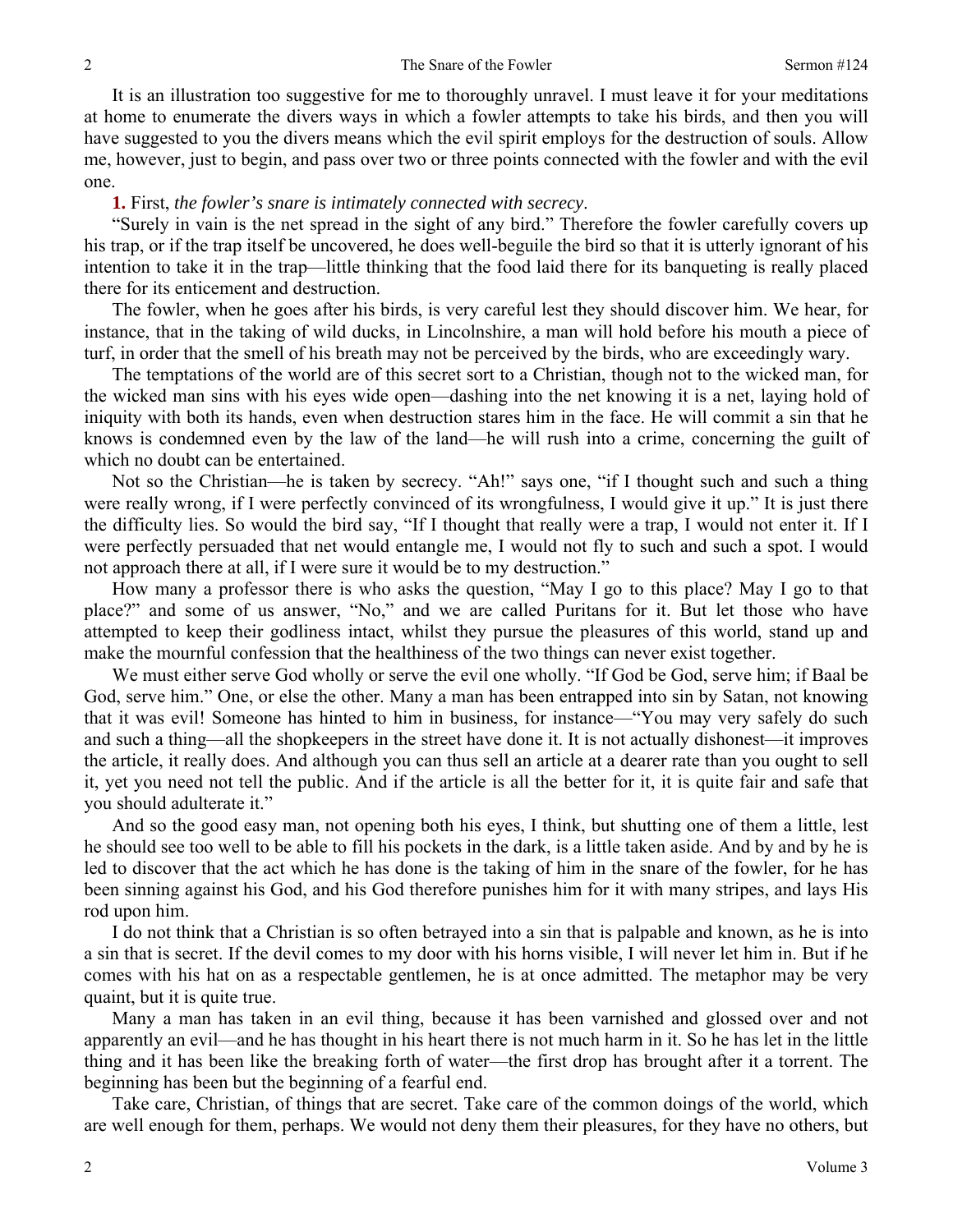they are not good for you, for you have a finer life—a life of a finer texture and order than can exist in the haunts of ungodly persons.

Remember, you are not to be a judge for others. Some men, especially those who are unconverted, can, without being led into sin, indulge in many gaieties and merriments. But the Christian is like the Englishman, who cannot hope to survive long where the jungle fever reigns. The native can live there, but he cannot.

And so you who are twice-born will find your piety ruined, by that which to a worldly man does not lead him into greater evil than that which he would naturally commit. You are to have a stricter rule on yourselves than others and are to be more stern in your piety than the world would have you be. For sin is usually hidden and the snare is not often made apparent. "Surely he shall deliver thee from the snare of the fowler."

**2.** In the second place, *the snare of the fowler is generally noted for its adaptation*.

You do not find a fowler setting the same snare for one bird as for another. He knows his bird and he adapts his bait to it. He would be an unwise fowler who should go to work with the same machinery to catch the lark that flies on high as the duck that swims along the stream. The fowler is wiser than that he adapts his snare to the condition of the bird which he desires to take.

Satan, the fowler, does just the same. There is one man here. He tempts him to drunkenness. Perhaps that would naturally be his sin, if left without grace in his heart. And Satan knowing it to be his weak point, attempts to overcome him by surfeiting gluttony, and drunkenness.

Another man is utterly impervious to any temptation to that bestial habit, but it may be, he is easily taken in another snare—the snare of lust. Therefore Satan adapts his temptation to the hot blood of the man who naturally would be inclined to live a life of sin.

Another one, perhaps, eschews every lascivious and sensual habit—then Satan comes to him and adapts his temptation to the shape of pride. The man is naturally a melancholy man, fond of solitude— Satan gets him, if he can, to wrap himself up in a solitary dignity, to say, "I am holy." "Lord, I thank you, I am not as other men are."

Or if a man is not naturally inclined to a very high degree of pride, Satan takes him with sloth. The man likes an easy life—Satan therefore adapts his bait to him by letting him sit still, fold his arms, and so perish by slothfulness. And mark this—he who sits still in the frost, when the snow is on the ground, in the depths of the wild regions of the frozen zone, must as surely perish by his idleness, as if he drove a dagger to his heart. Satan knows that and so adapts his bait accordingly.

Oh! how often it happens, beloved, that you and I condemn a thing in another person which we allow in ourselves, perhaps without knowing it. We say of such a one, "How proud he is!" Well, our pride is not exactly of that shape. We have got another shaped pride, but the same article—labeled differently, but the same thing.

Satan adapts the pride to each particular case. We are rich—he does not perhaps tempt us to the pride of riches, but he tempts us to the pride of mastership and makes us harsh masters to our servants. Or if he does not tempt us to that pride, he perhaps enchants us with the pride of generosity, and we are apt to boast of our kindness, and of what we have given away.

He will always adapt his trap to his man and his bait to his bird. He will not tempt you all with the same temptations he would tempt me with. Nor me with the temptations with which he would naturally assail another. "The snare of the fowler." A cunning enemy we have to deal with. He knows our weak points, he has been dealing with men for these last six thousand years. He knows all about them.

He is possessed of a gigantic intellect, though he be a fallen spirit. And he is easily able to discover where our sore places are and there it is he immediately attacks us. If we are like Achilles, and cannot be wounded anywhere but in our heel, then at the heel he will send his dart and nowhere else. He will find out our easily besetting sin, and there, if he can, he will attempt to work our ruin and our destruction. Let us bless God that it is written, "Surely he shall deliver thee from the snare of the fowler."

**3.** In the next place, *the fowler's snare is frequently connected with pleasure, profit, and advantage*.

3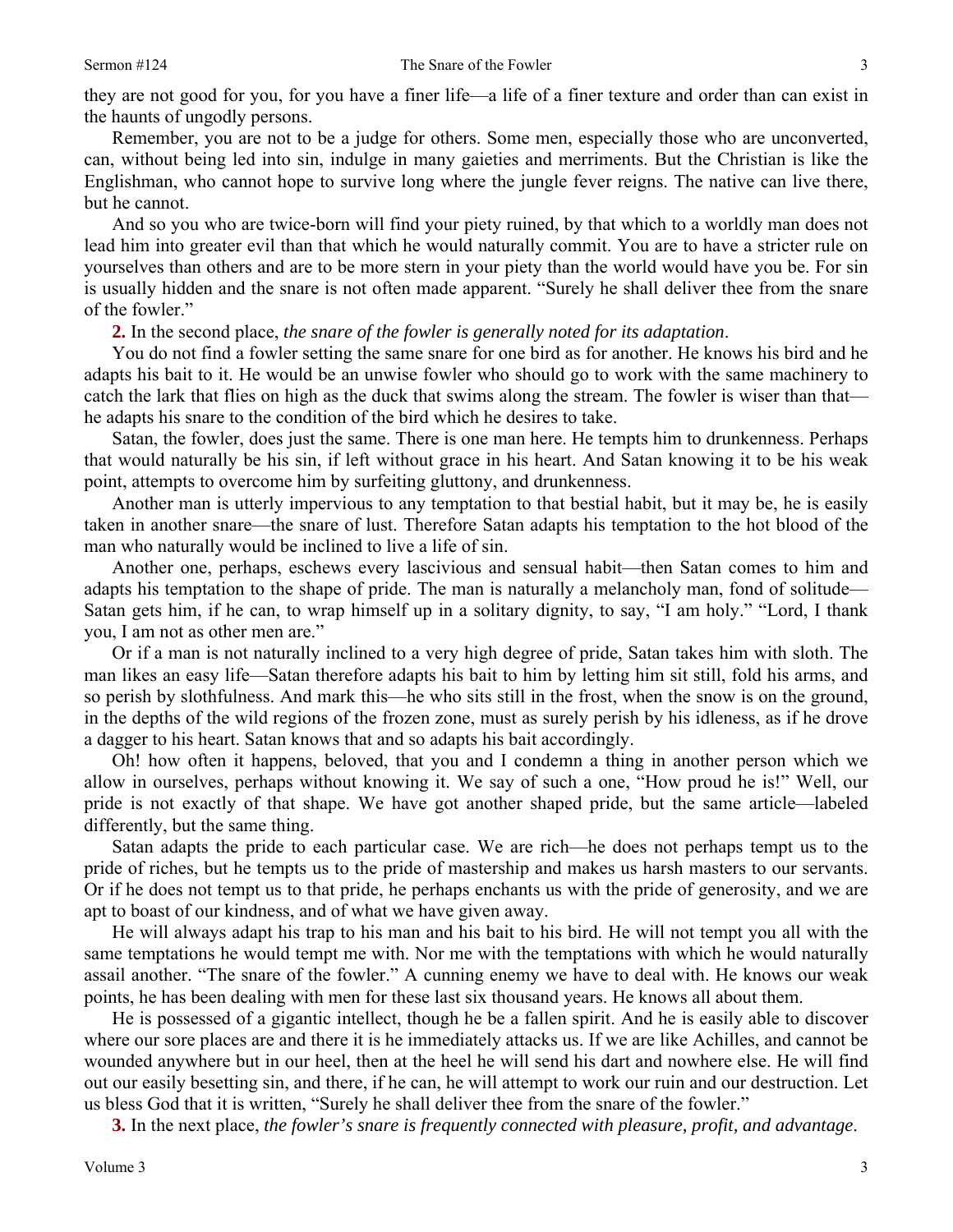In the bird's case, it is for the seed scattered on the ground that he flies to the snare. It is some tempting bait which allures him to his death. And usually Satan, the fowler, uses a temptation wherewith to beguile us.

"Oh!" says one, "I cannot give up such and such a thing, it is so pleasant. Sir, you never knew the charms of such and such a pursuit, otherwise you could never advise me to relinquish it." Yes, my friend, but it is just the sweetness of it to you that makes it the more dangerous. Satan never sells his poisons naked, he always gilds them before he vends them. He knows very well that men will buy them and swallow them, if he does but gild them beforehand.

Take care of pleasures—mind what you are at when you are at them. Many of them are innocent and healthful, but many of them are destructive. It is said that where the most beautiful cacti grow, there the most venomous serpents are to be found at the root of every plant.

And it is so with sin. Your fairest pleasures will harbor your grossest sins. Take care. Take care of your pleasures. Cleopatra's asp was introduced in a basket of flowers—so are sins often brought to us in the flowers of our pleasures. Satan offers to the drunk the sweetness of the intoxicating cup, which rejoices him, when his brain is rioting in frolic and when his soul is lifted up within him.

He offers to the lustful man the scenes and pleasures of carnal mirth, and merriment, and delight, and so he leads him astray with the bait, concealing the hook which afterwards shall pain him. He gives to you and to me, each of us, the offer of our peculiar joy. He tickles us with pleasures, that he may lay hold upon us, and so have us in his power.

I would have every Christian be especially on his guard against the very thing that is most pleasing to his human nature. I would not have him avoid everything that pleases him, but I would have him be on his guard against it. Just like Job, when his sons had been feasting in their houses. He did not forbid them doing it, but he said, "I will offer a sacrifice, lest my sons should have sinned in their hearts, and should have cursed God foolishly." He was more careful over them at the time of their feasting than at any other season.

Let us do the same. Let us remember that the snare of the fowler is generally connected with some pretended pleasure or profit, but that Satan's end is not our pleasing, but our destruction.

**4.** In the next place, *sometimes the fowler very wisely employs the force of example*.

We all know the influence of the decoy-duck, in endeavoring to bring others into the snare. How very often Satan, the fowler, employs a decoy to lead God's people into sin! You get with a man—you think him to be a true Christian. You have some respect for his character. He is a high professor, can talk religion by the yard and can give you any quantity of theology you like to ask for.

You see him commit a sin—ten to one but you will do the same, if you have much respect for him and so he will lead you on. And mark, Satan is very careful in the men whom he chooses to be decoys. He never employs a wicked man to be a decoy for a good man. It is very seldom, when Satan would decoy a Christian into a snare, that he makes use of an open reprobate.

No, he makes use of the man who is supposedly religious and who looks to be of the same quality as yourself, and therefore entices you astray. Let a bad man meet me in the street and ask me to commit sin! The devil knows better than to set him at any such work as that, because he knows I should pass by immediately. If he wants his errand well done, he sends one to me whom I call brother, and so through the brotherhood of profession I am apt to give him credence and pay him respect.

And then if he goes astray, the force of example is very powerful, and so I may easily be led into the net too. Take care of your best friends. Be careful of your companions. Choose the best you can, then follow them no farther than they follow Christ. Let your course be entirely independent of every one else. Say with Joshua, let others do what they will, "As for me and my house, we will serve the LORD."

**5.** Note, once more, that *sometimes the fowler, when he fails to take his bird by deceit and craft, will go a-hawking after it—*will send his hawk into the air to bring down his prey.

It often happens, when the devil cannot ruin a man by getting him to commit a sin, he attempts to slander him. He sends a hawk after him and tries to bring him down by slandering his good name. I will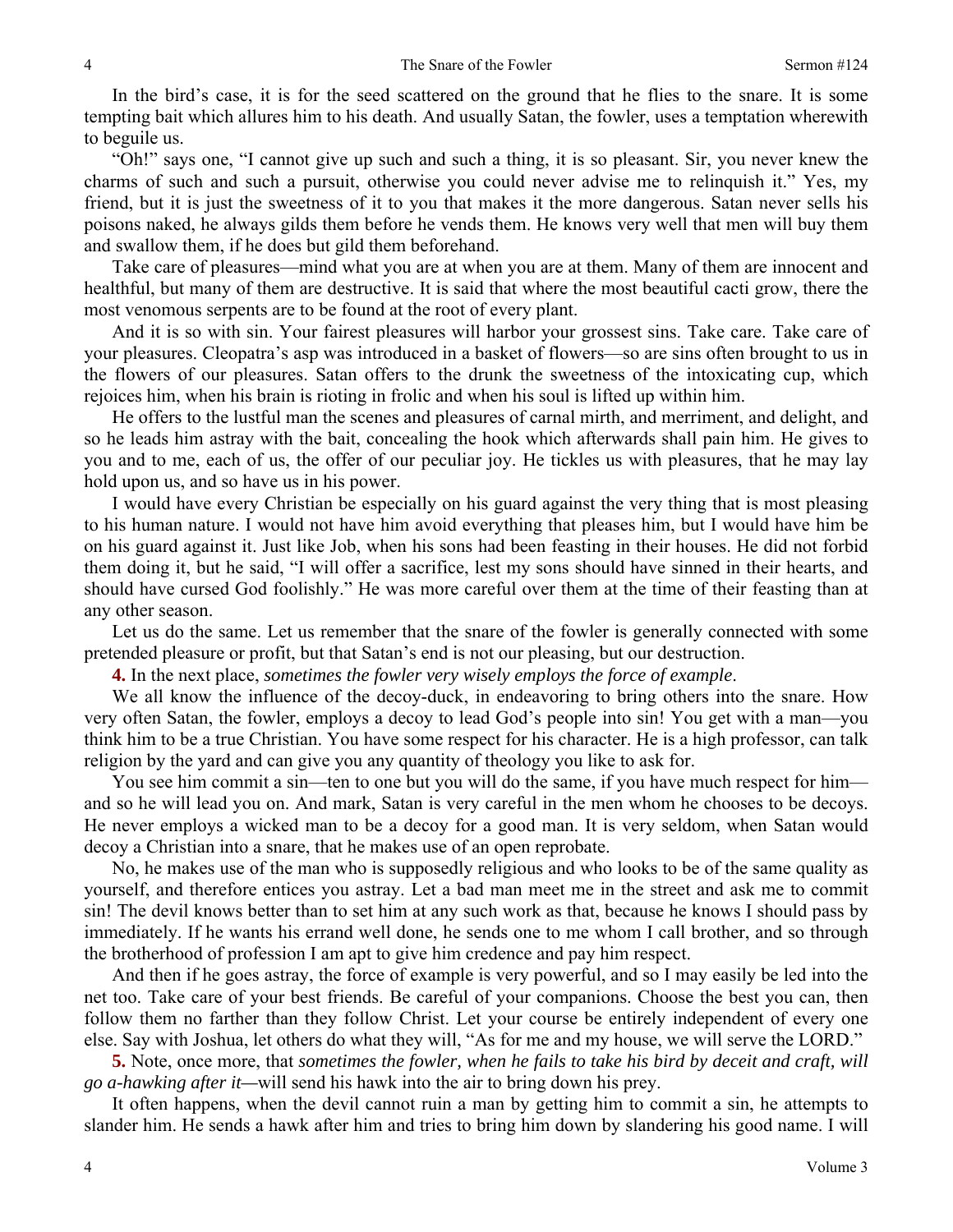give you a piece of advice. I know a good minister, now in venerable old age, who was once most villainously lied against and slandered by a man who hated him only for the truth's sake.

The good man was grieved—he threatened the slanderer with a lawsuit, unless he apologized. He did apologize. The slander was printed in the papers in a public apology and you know what was the consequence? The slander was more believed than if he had said nothing about it.

And I have learned this lesson—to do with the slanderous hawk what the little birds do—*just fly up.* The hawk cannot do them any hurt while they keep above him—it is only when they come down that he can injure them. It is only when by mounting he gets above the birds that the hawk comes sweeping down upon them and destroys them.

If any slander you, do not come down to them. Let them slander on. Say, as David said concerning Shimei, "If the LORD hath given him commandment to curse, let him curse," and if the sons of Zeruiah say, "Let us go and take this dead dog's head," you say, "Nay, let him curse." And in that way you will live down slander.

If some of us turned aside to notice every bit of a sparrow that began chirping at us, we should have nothing to do but to answer them. If I were to fight people on every doctrine I preach, I should do nothing else but just amuse the devil and indulge the combative principles of certain religionists who like nothing better than quarrelling.

By the grace of God, say what you please against me—I will never answer you, but go straight on. All shall end well, if the character be but kept clean. The more dirt that is thrown on it by slander, the more it shall glisten and the more brightly it shall shine. Have you ever felt your fingers itch sometimes to be at a man who slanders you?

I have. I have sometimes thought, "I cannot hold my tongue any longer now. I must answer that fellow." But I have asked of God for grace to imitate Jesus, who, "when he was reviled reviled not again," and by His strength let them go straight on. The surest way in the world to get rid of a slander is just to let it alone and say nothing about it, for if you prosecute the rascal who utters it, or if you threaten him with an action, and he has to apologize, you will be no better off—some fools will still believe it.

Let it alone—let it keep as it is. And so God will help you to fulfill by your wisdom His own promise, "Surely he shall deliver thee from the snare of the fowler."

And now, ere I close this point, let me observe once more, the fowler, when he is determined to take his birds uses all these arts at once perhaps, and *besets the bird on every side*. So you will remember, beloved, it is with you. Satan will not leave a stone unturned to ruin your soul forever.

> *"Amidst a thousand snares I stand Upheld and guarded by Thy hand."*

Old Master Quarles says,

*"The close pursuer's busy hands do plant Snares in thy substance; snares attend thy want; Snares in thy credit; snares in thy disgrace; Snares in thy high estate; snares in thy base; Snares tuck thy bed; and snares surround thy board; Snares watch thy thoughts; and snares attach thy word; Snares in thy quiet; snares in thy commotion; Snares in thy diet; snares in thy devotion. Snares lurk in thy resolves, snares in thy doubt; Snares lie within thy heart and snares without; Snares are above thy head and snares beneath; Snares in thy sickness, snares are in thy death."*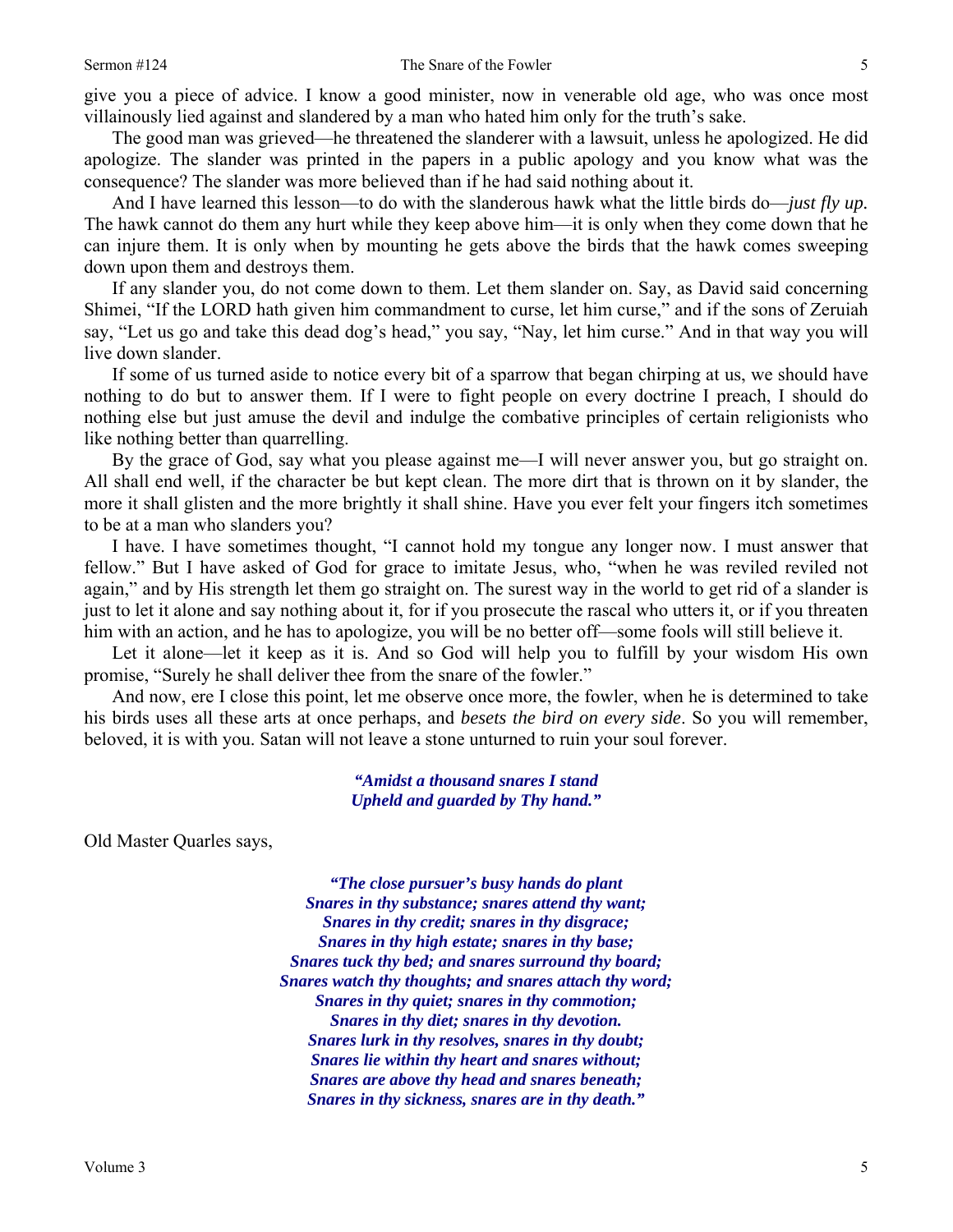There is not a place beneath which a believer walks that is free from snares. Behind every tree there is the Indian with his barbed arrow. Behind every bush there is the lion seeking to devour. Under every piece of grass there lies the adder. Everywhere they are. Let us be careful. Let us gird ourselves with the might of God's omnipotence and then shall His Holy Spirit keep us, so that we shall tread on the lion and adder—the young lion and the dragon shall we trample under our feet, and we shall be "delivered from the snare of the fowler."

**II.** Now we pass on to the second point—THE DELIVERANCE.

God delivers His people from the snare of the fowler. Two thoughts here—*from—out of*. First, he delivers them *from* the snare—does not let them get in it. Secondly, when they do get in it, He delivers them *out of it*. The first promise is the most precious to some of us, the second is the best to others.

He shall deliver thee from the snare. How does He do that?

Very often by *trouble*. Trouble is often the means whereby God delivers us from snares. You have all heard of the old story of the celebrated painter who was painting in St. Paul's, and who, looking at his work, went gradually back inch by inch to get a view of it, so that he might see the excellence of its proportions, until his feet were just on the edge of the platform upon which he stood. And he would have fallen down and been dashed in pieces upon the pavement beneath, but just at that moment a workman who stood there, desirous to save his life and not knowing how to do it, hit upon an expedient, which proved to be a very wise one.

Instead of shouting out to his master, "Sir, you are in danger," which would most certainly have sent him backward, he took up a brush, and dipping it in a pot of paint, dashed it at the picture. The good man rushed forward in anger to chastise him—but when it was explained, he clearly saw that his servant had acted wisely.

Just so with God. You and I have often painted a fine picture, and we have been walking backwards admiring it. God knows that our backsliding will soon end in our destruction. And He, by a sad providence, blasts our prospect, takes away our child from us, buries our wife, removes some darling object of our pleasures, and we rush forward and say, "Lord, why this?"—utterly unconscious that if it had not been for trouble we might have been dashed in pieces, and our lives would have been ended in destruction.

I doubt not that many of you have been saved from ruin by your sorrows, your griefs, your troubles, your woes, your losses, and your crosses. All these have been the breaking of the net that set you free from the snare of the fowler.

At other times, God keeps His people from the sin of the fowler by *giving them great spiritual strength, a spirit of great courage—*so that when they are tempted to do evil they say, with decision, "How can I do this great wickedness and sin against God?" Oh! that was a noble escape of Joseph, when his mistress laid hold of his garment. That was a noble escape of his, when his soul escaped like a bird out of the snare of the fowler.

And I doubt not there are many here who have done deeds almost as noble as that of Joseph, who have had grace within their hearts so that they have turned away their eyes from beholding folly, and when they have been tempted to evil they have put their foot upon it and said—"I cannot, I cannot, I am a child of God. I cannot and I must not." And though the thing was pleasing to themselves yet have they abjured it.

You remember the case of Mr. Standfast in Bunyan's *Pilgrim's Progress*? Madame Bubble had greatly enticed poor Mr. Standfast with her offers. He says, "There was one in very pleasant attire, but old, who presented herself to me and offered me three things, to wit, her body, her purse, and her bed. Now the truth is, I was both weary and sleepy—I am also as poor as an owlet and that perhaps the witch knew.

"Well, I repulsed her once and again, but she put by my repulses and smiled. Then I began to be angry, but she mattered that nothing at all. Then she made offers again, and said if I would be ruled by

6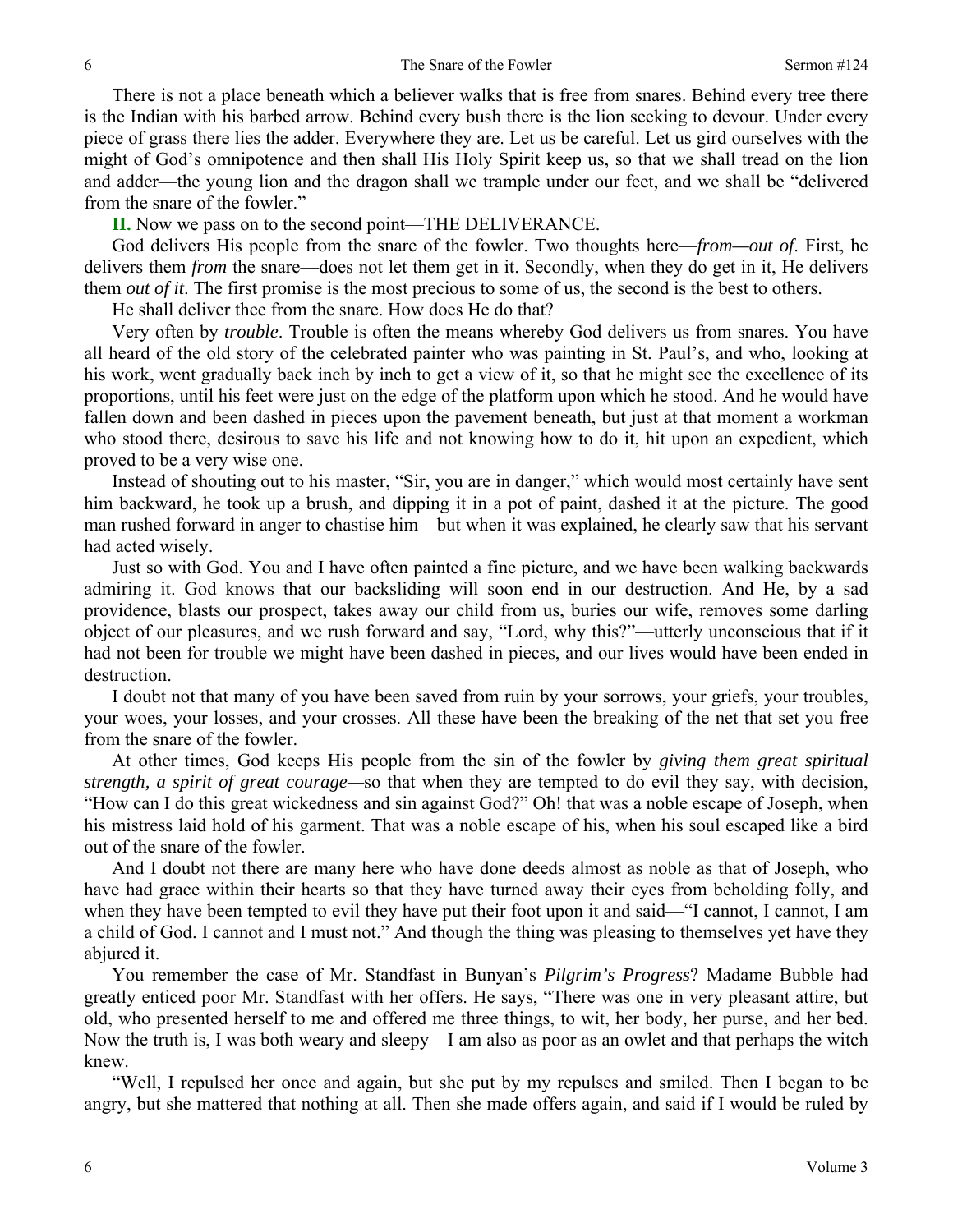her, she would make me great and happy. For, said she, I am the mistress of the world and men are made happy by me.

"Then I asked her name and she told me it was Madame Bubble. This set me further from her, but she still followed me with enticements. Then I betook me, as you saw, to my knees, and with hands lifted up and cries, I prayed to Him that had said He would help. So just as you came up the gentlewoman went her way.

"Then I continued to give thanks for this my great deliverance, for I verily believe she intended no good, but rather sought to make stop of me in my journey." That is how God delivers His people from the snare of the fowler—by giving them the spirit of prayer as well as the spirit of courage—so that they call upon God in the day of trouble and He delivers them.

And I have noticed one more very singular thing. Sometimes I, myself, have been saved from the snare of the fowler (I cannot tell how exactly), in this way. I have felt that if the temptation had come a week before, my mind was in that peculiar condition that I should almost inevitably have been led away by it. But when it came, the mind, by passing through some process, had become in such a condition that the temptation was no temptation at all.

We were just brought to such a state that what might have ruined us before, we would not then look at. "No," we have said, "if you had offered me this some time ago it might have been accepted. But now God has, by some mysterious influence of His Spirit, turned my heart in another direction and it is not even a temptation to me at all—not worthy of a moment's thought." So God delivers His people from the snare of the fowler.

But the second thought was that *God delivers His people, even when they get into the snare*.

Alas! my hearer, you and I know something about the net. We have been inside it, we have. We have not only seen it spread, we have been in its folds. We know something about the cage, for we have, unfortunately, been in the cage ourselves, even since we have known the Lord. The fowler's hand has been upon our neck—it has only been the sovereign grace of God that has prevented him from utterly destroying us.

What a blessed thing it is, that if the believer shall, in an evil hour, come into the net, yet God will bring him out of it! Poor Christian and Hopeful got into the fowler's net when they entered into the castle of Giant Despair. But the key of promise picked the lock and they escaped.

They were in the fowler's net, too, when Flatterer cast a net over them and left them in the lane. But there came one who, after he had beaten them full sore, took the net off, and they went on their way, better men than they were before they were in the net.

I know one who is in the net now. Some bird, one of God's own ones too, has been taken in the snare, and is now groaning and crying out because, alas! alas! he has sinned. I have a person here, a good man, a professor of religion, and a truly worthy one! But alas! he has sinned, and at this hour the tears are in his eyes, and he is saying,

> *"The tumult of my thoughts Doth but increase my woe; My spirit languishes, my heart Is desolate and low.*

*"Turn, turn Thee to my soul; Bring Thy salvation near; When will Thy hand release my feet Out of the deadly snare?"* 

O backslider, be cast down, but do not despair. God will restore you yet. Wanderer though you have been, hear what He says! "Return, O backsliding children; I will have mercy upon you." But you say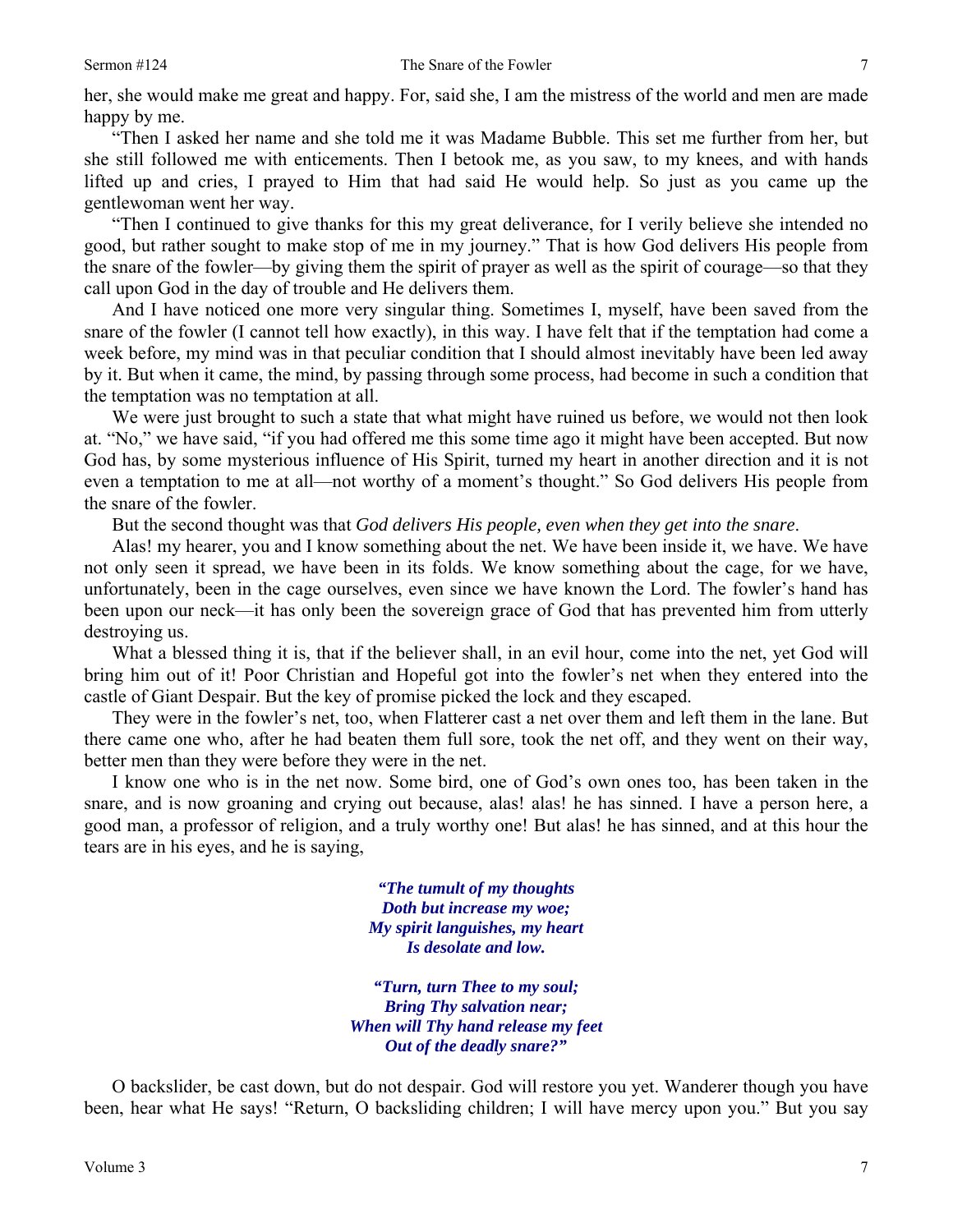you cannot return. Then, here is still a promise—"Surely he shall deliver thee from the snare of the fowler."

You shall yet be brought out from all the evil into which you have fallen, and though you shall never cease to repent your ways even to your dying day, yet He that has loved you will not cast you away. He will receive you, He will admit you into His dwelling place, and will even now restore you to the number of His people and give you joy and gladness, that the bones which He has broken may rejoice. "Surely he shall deliver thee from the snare of the fowler."

There have been very remarkable instances of God delivering His people out of the snare of the fowler, as the following illustration will show—

"A young lady who belonged to a church in the city of New York, married a young man who was not a Christian. He was a merchant, engaged in a lucrative business, and the golden stream of wealth flowed in upon him till he had amassed a large fortune. He accordingly retired from business and went into the country.

"He purchased a splendid residence. Fine trees waved their luxuriant foliage around it. Here was a lake filled with fish and there a garden full of rare shrubbery and flowers. Their house was fashionably and expensively furnished. And they seemed to possess all of earth that mortal could desire. Thus prospered and plied with an interchange of civilities among her gay and fashionable neighbors, the piety of the lady declined, and her heart became wedded to the world.

"And it is not to be wondered at that her three children, as they grew up, imbibed her spirit and copied her example. 'A severe disease,' it is said, 'demands a severe remedy,' and that God soon applied. One morning intelligence came that her little son had fallen into the fish-lake and was drowned. The mother's heart was pierced with affliction, and she wept and murmured against the providence of God.

"Soon afterwards, her only daughter, a blooming girl of sixteen, was taken sick of a fever and died. It seemed then as if the mother's heart would have broken. But this new stroke of the rod of a chastening Father seemed but to increase her displeasure against His will. The only remaining child, her eldest son, who had come home from college to attend his sister's funeral, went out into the fields soon afterwards, for the purpose of hunting.

"In getting over a fence, he put his gun over first to assist himself in springing to the ground, when it accidentally discharged itself and killed him! What then were that mother's feelings? In the extravagance of her grief, she fell down, tore her hair, and raved like a maniac against the providence of God.

The father, whose grief was already almost insupportable, when he looked upon the shocking spectacle, and heard her frenzied ravings, could endure his misery no longer. The iron entered into his soul and he fell a speedy victim to his accumulated afflictions. From the wife and mother, her husband and all her children were now taken away.

Reason returned and she was led to reflection. She saw her dreadful backslidings, her pride, her rebellion. And she wept with the tears of a deep repentance. Peace was restored to her soul. Then would she lift up her hands to heaven, exclaiming, 'I thank you, O Father!—the Lord has given, the Lord has taken away, and blessed be the name of the Lord.' Thus did her afflictions yield the peaceable fruit of righteousness, and her heavenly Father had chastened her, 'not for his pleasure but for her profit, that she might become partaker of his holiness.'"

So God delivered her soul out of the snare of the fowler. She started afresh in the ways of righteousness, serving God with diligence and zeal, and growing up in His fear. By trouble and trial, by some means or another, God will surely deliver His people out of the snare of the fowler, even when they are in it.

**III.** And now, to conclude, I am to dwell for a moment or two upon that word "SURELY."

The assurance of every truth of Scripture is just the beauty of it. If it were not sure, it were not precious. And it is precious just because it is sure.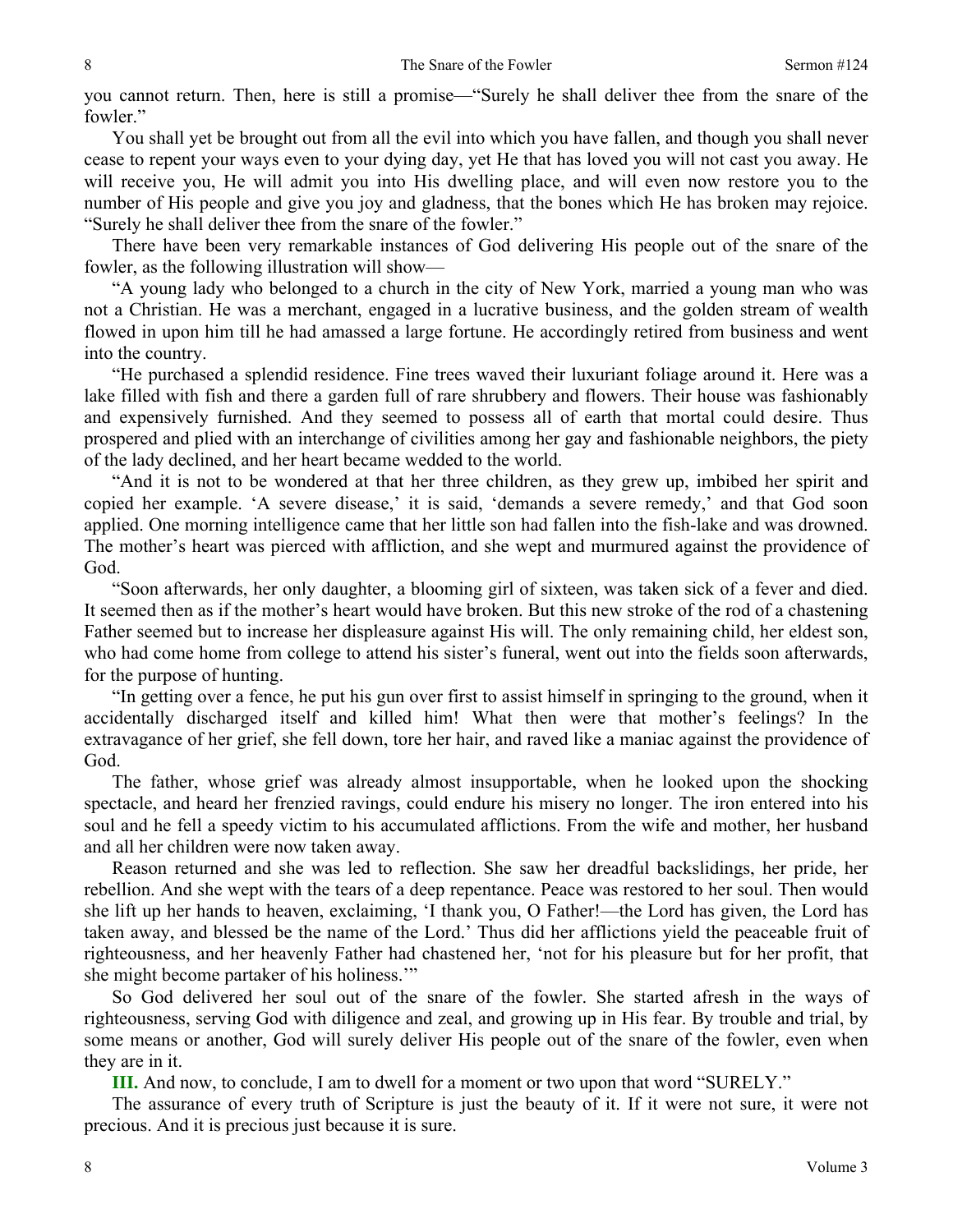Now, it says, "Surely he shall deliver thee." Why? First because He has promised to do it and God's promises are bonds that never yet were dishonored. If He has said He will, He will. Secondly, because Christ Jesus has taken an oath that He will do it. In ages long gone, Christ Jesus became the Shepherd of the sheep and the Surety of them too.

"If any of them perish," said He, "at My hand you shall require it," and therefore, because Christ is responsible, because He is the heavenly sponsor for all God's people, they must be kept—for otherwise Christ's bond were forfeited and His oath were null and void.

They must be kept again, because otherwise the union that there is between all of them and Christ would not be a real one. Christ and His church are one—one body. But if any of the members of my body were cut off, I should be maimed, and if Christ could lose one of His children, He would be a maimed Christ. "We are his body, the fullness of him that filleth all in all."

If, then, the whole church were not gathered in, Christ would be an incomplete Christ, seeing He would want His fullness. They must all be saved, for God has determined that they shall be. Nay, the Son has sworn they shall be. And God the Holy Spirit vouches for it they shall be. None of God's people shall be cast away or else the Bible is not true.

The whole stability of the covenant rests on their final perseverance. The whole covenant of grace rests on this—

> *"He shall present our souls, Unblemished and complete, Before the glory of His face, With joys divinely great."*

And therefore they must be preserved out of the snare of the fowler, because otherwise the covenant would be null and void. If one should perish the oath would be broken. If one should be cast away the covenant would be void. And therefore they must be kept secure.

> *"His honour is engaged to save The meanest of His sheep; All that His heavenly Father gave, His hands securely keep."*

I have no time to enlarge upon that subject, which is big with glory, and might afford a topic for many discourses. I now close up by saying, Men and brethren, is this promise yours? "Surely he shall deliver thee." Are you the man?

"How can I tell?" you say. Do you believe on the Lord Jesus Christ? Do you, as a guilty sinner, cast yourself wholly on the blood and righteousness of the immaculate Redeemer? I do not ask you whether you are a Wesleyan, a Churchman, a Baptist, an Independent, or a Presbyterian—my only question is, Are you born again? Have you passed from death unto life? Are you "a new creature in Christ Jesus"?

Is all your trust put in the Lord Jesus Christ? Has His life become your model and does His Spirit dwell in your mortal body? If so, peace be unto you. This promise is yours. You may have been the worst of men, but if you have faith in Christ those sins are all forgiven and you may take this promise to be yours forever.

But if you are self-righteous, self-sufficient, ungodly, careless, worldly—there is no such promise for you—you are in the snare, you shall be there, and you shall perish, unless you repent, for it is written, "Except ye repent, ye shall all likewise perish." May God save you from perishing by giving you an interest in the blood of Christ.

And to the Father, the Son, and the Holy Ghost, be glory for ever and ever.